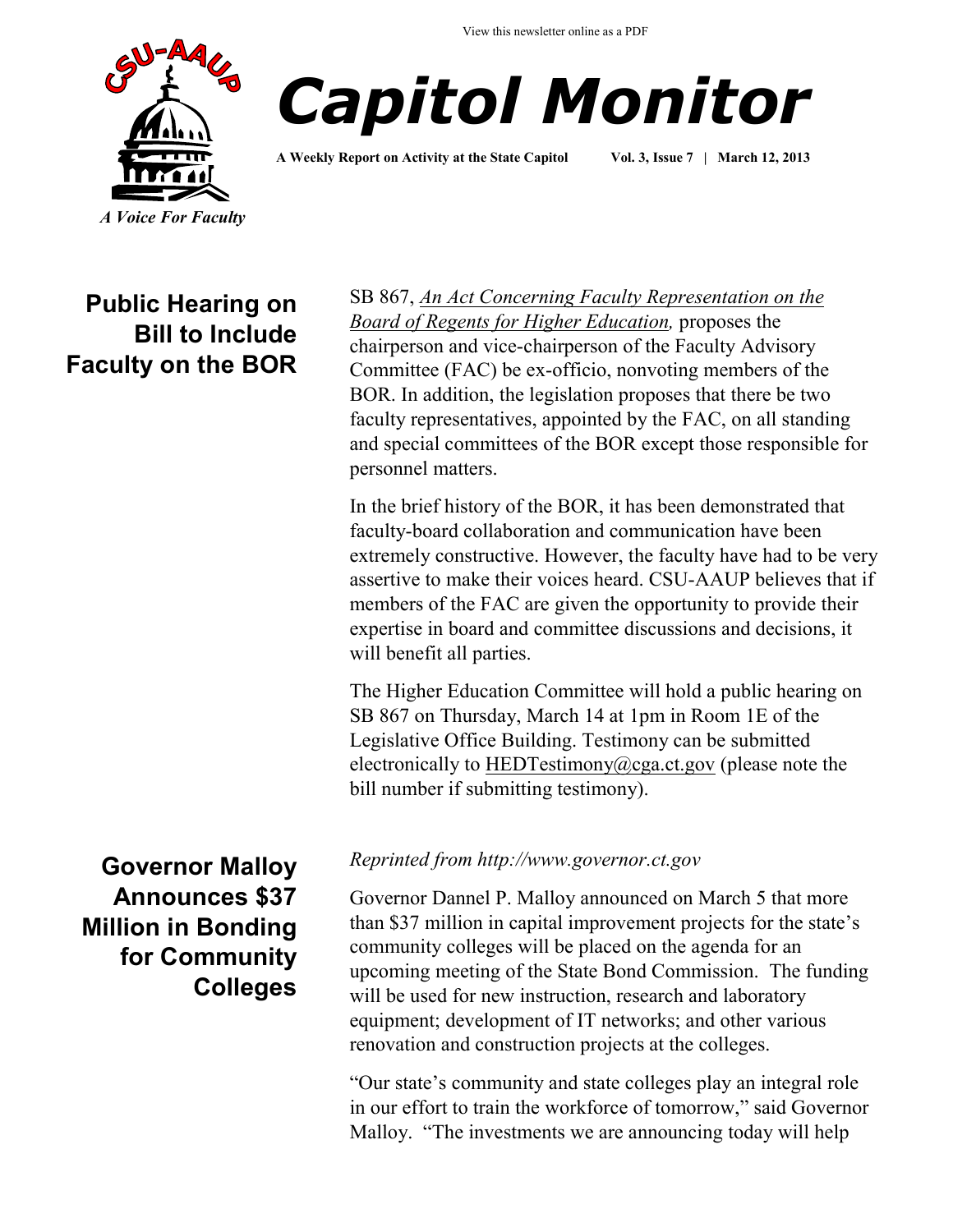# **Continued... Bonding for Community Colleges**

our state and community colleges update and modernize their facilities, so that our students can compete in the global economy."

Included in the bonding is:

- \$18 million to finance new and replacement instruction, research and/or laboratory equipment for 12 community colleges and the system office.

- \$10 million to continue the advancement and development of IT networks and capabilities throughout the community college system and the system office.

- \$3.7 million to finance the design of renovations at Norwalk Community College, including a pedestrian bridge, an addition to house a student center, new classrooms, and exterior and interior renovations.

- \$3.2 million for Manchester Community College for parking lot renovations.

- \$1.3 million for Manchester Community College to bring its facilities into compliance with federal ADA standards.

- \$480,000 to finance deferred maintenance projects at various community colleges.

- \$329,000 for Quinebaug Valley Community College in Danielson to award a construction contract for the replacement of boilers and breeching.

- \$300,000 to finance on-call design projects at various community colleges.

## **Files: Week of 3/4**

*"I support or oppose one of these bills; what should I do?"*

1. Write to your legislators! Find them [here.](http://www.cga.ct.gov/asp/menu/CGAFindLeg.asp)

Please note that once a bill becomes a file it possibly could go to the House or Senate floor within two days to be voted on.

### File 24: *[AN ACT REQUIRING INSTITUTIONS OF HIGHER](http://www.cga.ct.gov/asp/cgabillstatus/cgabillstatus.asp?selBillType=File+Copy&bill_num=24&which_year=2013&SUBMIT1.x=6&SUBMIT1.y=11&SUBMIT1=Normal)  [EDUCATION TO PROVIDE STUDENTS WITH UNIFORM](http://www.cga.ct.gov/asp/cgabillstatus/cgabillstatus.asp?selBillType=File+Copy&bill_num=24&which_year=2013&SUBMIT1.x=6&SUBMIT1.y=11&SUBMIT1=Normal)  [FINANCIAL AID INFORMATION](http://www.cga.ct.gov/asp/cgabillstatus/cgabillstatus.asp?selBillType=File+Copy&bill_num=24&which_year=2013&SUBMIT1.x=6&SUBMIT1.y=11&SUBMIT1=Normal)*

The Committee on Higher Education and Employment Advancement reported through REP. WILLIS of the 64th Dist., Chairperson of the Committee on the part of the House, that the substitute bill ought to pass.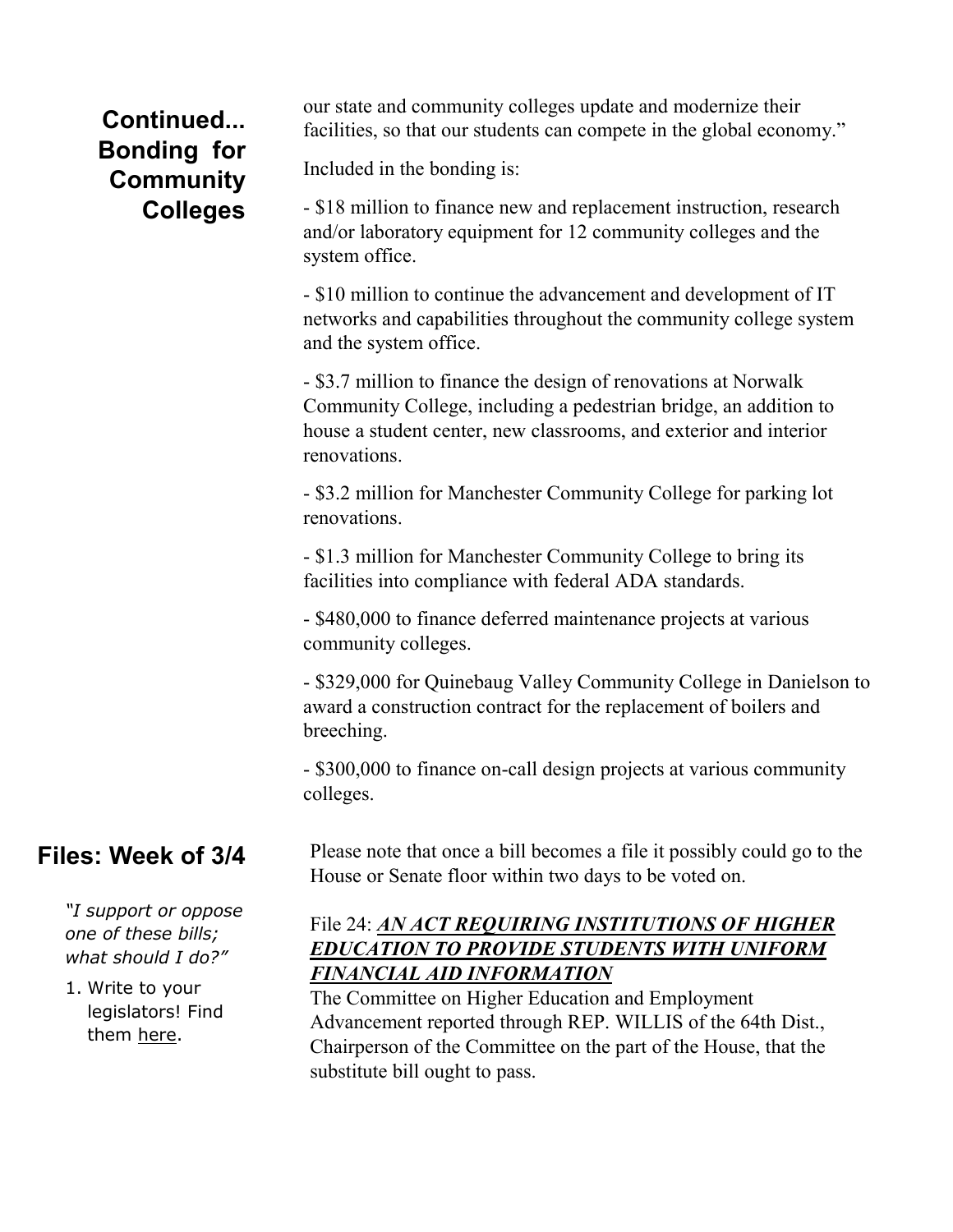## **Files: Continued**

*"I support or oppose one of these bills; what should I do?"*

1. Write to your legislators! Find them [here.](http://www.cga.ct.gov/asp/menu/CGAFindLeg.asp)

### File 25: *[AN ACT ALLOWING ADJUNCT FACULTY MEMBERS](http://www.cga.ct.gov/asp/cgabillstatus/cgabillstatus.asp?selBillType=File+Copy&bill_num=25&which_year=2013&SUBMIT1.x=-643&SUBMIT1.y=0&SUBMIT1=Normal)  [OF CHARTER OAK STATE COLLEGE TO WAIVE](http://www.cga.ct.gov/asp/cgabillstatus/cgabillstatus.asp?selBillType=File+Copy&bill_num=25&which_year=2013&SUBMIT1.x=-643&SUBMIT1.y=0&SUBMIT1=Normal)  [MEMBERSHIP IN A STATE RETIREMENT PLAN](http://www.cga.ct.gov/asp/cgabillstatus/cgabillstatus.asp?selBillType=File+Copy&bill_num=25&which_year=2013&SUBMIT1.x=-643&SUBMIT1.y=0&SUBMIT1=Normal)* The

Committee on Higher Education and Employment Advancement reported through REP. WILLIS of the 64th Dist., Chairperson of the Committee on the part of the House, that the bill ought to pass.

### File 27: *[AN ACT CONCERNING THE RECEIPT OF](http://www.cga.ct.gov/asp/cgabillstatus/cgabillstatus.asp?selBillType=File+Copy&bill_num=27&which_year=2013&SUBMIT1.x=-680&SUBMIT1.y=0&SUBMIT1=Normal)  [QUARTERLY REPORTS BY THE OFFICE OF HIGHER](http://www.cga.ct.gov/asp/cgabillstatus/cgabillstatus.asp?selBillType=File+Copy&bill_num=27&which_year=2013&SUBMIT1.x=-680&SUBMIT1.y=0&SUBMIT1=Normal)*

*[EDUCATION](http://www.cga.ct.gov/asp/cgabillstatus/cgabillstatus.asp?selBillType=File+Copy&bill_num=27&which_year=2013&SUBMIT1.x=-680&SUBMIT1.y=0&SUBMIT1=Normal)*. The Committee on Higher Education and Employment Advancement reported through REP. WILLIS of the 64th Dist., Chairperson of the Committee on the part of the House, that the bill ought to pass.

### **Bills: Week of 3/4**

*"I support or oppose one of these bills; what should I do?"*

- 1. Write to your legislators! Find them [here.](http://www.cga.ct.gov/asp/menu/CGAFindLeg.asp)
- 2. [Track](http://www.cga.ct.gov/aspx/CGAPublicBillTrack/Register.aspx) the bill so you know when public hearings are scheduled.

### **H.B. No. 5703 (COMM):** *[AN ACT ELIMINATING](http://www.cga.ct.gov/asp/cgabillstatus/cgabillstatus.asp?selBillType=Bill&bill_num=HB05703&which_year=2013)  [LONGEVITY PAYMENTS FOR ALL STATE EMPLOYEES](http://www.cga.ct.gov/asp/cgabillstatus/cgabillstatus.asp?selBillType=Bill&bill_num=HB05703&which_year=2013)*

**Statement of Purpose:** To study the effects of longevity payments on the state economy.

### **S.B. No. 1080 (RAISED):** *[AN ACT CONCERNING](http://www.cga.ct.gov/asp/cgabillstatus/cgabillstatus.asp?selBillType=Bill&bill_num=SB01080&which_year=2013)  [TECHNOLOGY TRANSFER AND THE TENURE REVIEW](http://www.cga.ct.gov/asp/cgabillstatus/cgabillstatus.asp?selBillType=Bill&bill_num=SB01080&which_year=2013)  [PROCESS IN THE STATE SYSTEM OF HIGHER](http://www.cga.ct.gov/asp/cgabillstatus/cgabillstatus.asp?selBillType=Bill&bill_num=SB01080&which_year=2013)  [EDUCATION](http://www.cga.ct.gov/asp/cgabillstatus/cgabillstatus.asp?selBillType=Bill&bill_num=SB01080&which_year=2013)*

**Statement of Purpose:** To require the state's higher education institutions to recognize the commercialization activities of faculty members during the tenure review process.

### **H.B. No. 6605 (RAISED):** *[AN ACT CONCERNING](http://www.cga.ct.gov/asp/cgabillstatus/cgabillstatus.asp?selBillType=Bill&bill_num=HB06605&which_year=2013)  [TRANSPARENCY OF EXPENSES](http://www.cga.ct.gov/asp/cgabillstatus/cgabillstatus.asp?selBillType=Bill&bill_num=HB06605&which_year=2013)*

**Statement of Purpose:** To increase transparency in public institutions of higher education by prohibiting unvouchered expenses.

#### **H.B. No. 6611 (RAISED):** *[AN ACT CONCERNING STATE](http://www.cga.ct.gov/asp/cgabillstatus/cgabillstatus.asp?selBillType=Bill&bill_num=HB06611&which_year=2013)  [EMPLOYEES' PENSIONS SOLVENCY](http://www.cga.ct.gov/asp/cgabillstatus/cgabillstatus.asp?selBillType=Bill&bill_num=HB06611&which_year=2013)*

**Statement of Purpose:** To require a request for information to gather data and evaluate ways the state can improve the level of funding for state retirement and pension benefits, including, but not limited to, state-owned life insurance policies issued on state employees or state retirees or both, special purpose trusts or other investment vehicles.